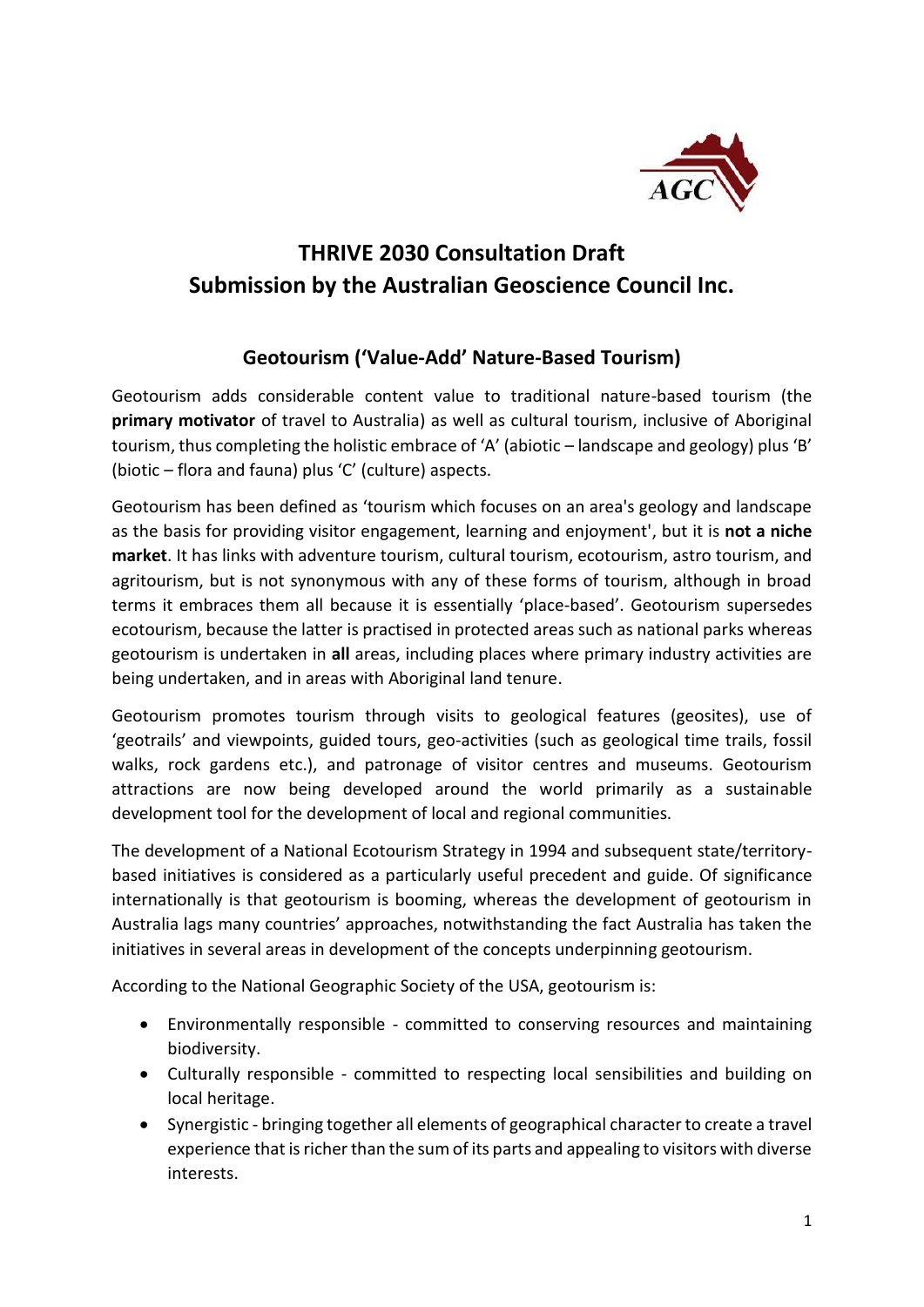**The 2003 Geotourism study, sponsored by National Geographic and conducted by the Travel Industry Association of America, found that 65 million American households are predisposed to support the principles of geotourism**. As the global population of travellers increases and destinations become more globalised and homogenous, these principles are resonating with travellers across the globe.

## **Geoparks, World Heritage Sites and Indigenous Protected Areas**

One outcome of a geotourism venture is a Geopark. Geoparks have been established worldwide to create enhanced opportunities for the people who live within their boundaries and foster economic benefits for them, usually through the development of sustainable geotourism. By attracting an increasing number of visitors, a geopark fosters local socioeconomic development through the promotion of a quality label linked with the local natural and cultural heritage. A geopark encourages the creation of local, innovative enterprises and cottage industries involved in geotourism and geological inspired products.

Geoparks also focus on community engagement and ownership. In Australia, national parks focus only on biodiversity aspects of natural heritage, and often with insufficient attention given to geological heritage. Indigenous protected areas and world heritage areas have similar, specific remits. In contrast geoparks can span multiple land tenure boundaries and are both a regional development concept as well as a branding tool. They achieve these goals through geoconservation, education and geotourism. Unlike World Heritage Areas and other protected lands, geoparks can comprise both protected and non-protected areas and enable and celebrate sustainable development, including the provision of housing, resource extraction and forestry within parts of the geopark.

Geoparks can choose to evolve through a series of levels from 'aspiring', 'national', 'state', 'regional' (e.g., European or Asia-Pacific Regions) to 'global'. There are now hundreds of geoparks around the world. Support to individual geoparks is offered through the Global Geoparks Network (GGN) which is currently representing 169 members from 44 countries, most of which are in Europe, the UK and Ireland, and Canada. By April 2022, it is anticipated that this membership will increase to 177 from 46 countries. The original target of the GGN is establishing 500 geoparks around the world.

In China, there are three levels of geoparks: provincial, national, and global geoparks. They are all managed by local county or municipal governments under the direct supervision of the Ministry of Land and Resources. Currently, there are over 320 provincial geoparks (originally labelled as 'scenic areas') in China, among which 200 have already gained national status. With 41 of these now designated as global geoparks (including Hong Kong Geopark) having acquired this status, China manages by far the largest number of global geoparks in the world. Of particular significance (based on some recent visitor surveys taken in geoparks in China, Taiwan, and Hong Kong) is the recognition that the largest visiting demographic comprises the 18–24-year-old age grouping.

In the Asia Pacific region, geoparks are also located in Japan, South Korea, Vietnam, Malaysia, Indonesia, with India and New Zealand, both committed to future UNESCO Global Geopark development.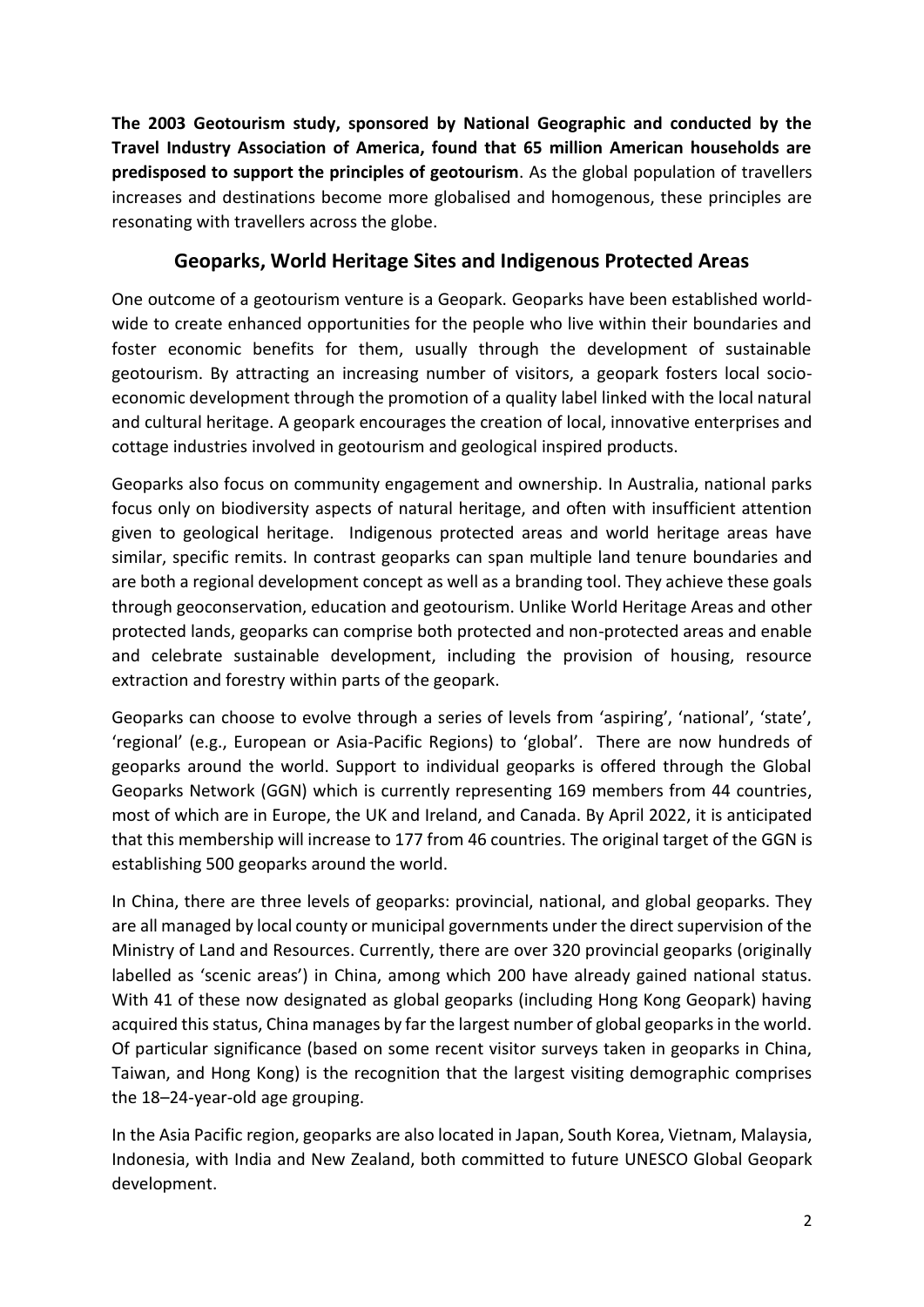Whilst the USA (no longer a member of UNESCO) is not embarking on developing UNESCO Global Geoparks, the National Park Service, an agency of the USA Government, manages all national parks, most national monuments, and other natural, historical, and recreational properties with various title designations, sharing many of the attributes of geoparks, as has been perceived by Americans as exemplars of geotourism.

**In short, all these economies contain substantive travelling populations who understand the benefits of geotourism and are seeking similar experiences (including geoparks) when they are looking to travel overseas to destinations such as Australia**.

By comparison, Australia lacks the presence of a UNESCO Global Geopark, although there are three regions with aspirations to achieve this status (i.e., Ku-ring-gai and Glen Innes-Severn GeoRegions in NSW and Murchison GeoRegion in Western Australia).

There are outstanding geological and palaeontological forms within the Flinders Ranges of South Australia that have recently qualified it as a nomination site for a World Heritage Listing, of which there are 20 major sites in Australia<https://whc.unesco.org/en/statesparties/au> , noting that 14 of these are major, geotourism (i.e. nature-based) destinations located on Mainland Australia and on Lord Howe Island.

**It needs to be appreciated that both UNESCO World Heritage Sites and Global Geoparks are major attractions for overseas travellers with a 'bucket list' seeking world class geotourism experiences.**

### **Geotrails**

Apart from geoparks, geotrails can also deliver geotourism experiences through a journey underpinned by an area's geology and landscape and where several geotourism sites can be connected into a single journey linking accommodation destination. Geotrails have universal appeal with safe access, are easy to establish, and represent a very cost-effective means of enhancing regional development. Geotrails can comprise roads, walking and biking trails, and disused railway easements known as 'Rail Trails'.

In addition, regional self-drive journeys such as the Great Ocean Road in Victoria, the Savannah Way stretching from Cairns to Broome, the West Coast Geotrail in Tasmania, the 'Dig The Tropic' Geotrail in Queensland, the Red Centre Way in the Northern Territory, and the Murchison Geotrail in Western Australia represent excellent examples of how the application of geotourism principles is transforming journeys that are already been promoted by the Australian tourism industry.

Geotrails meld the geological heritage features of a region with a cohesive story and serve to incorporate and package in the biodiversity and cultural components (including mining heritage) of the region through which the geotrail traverses. An 'Inventory of Geotrails for Australia' documenting a considerable listing of projects is now available.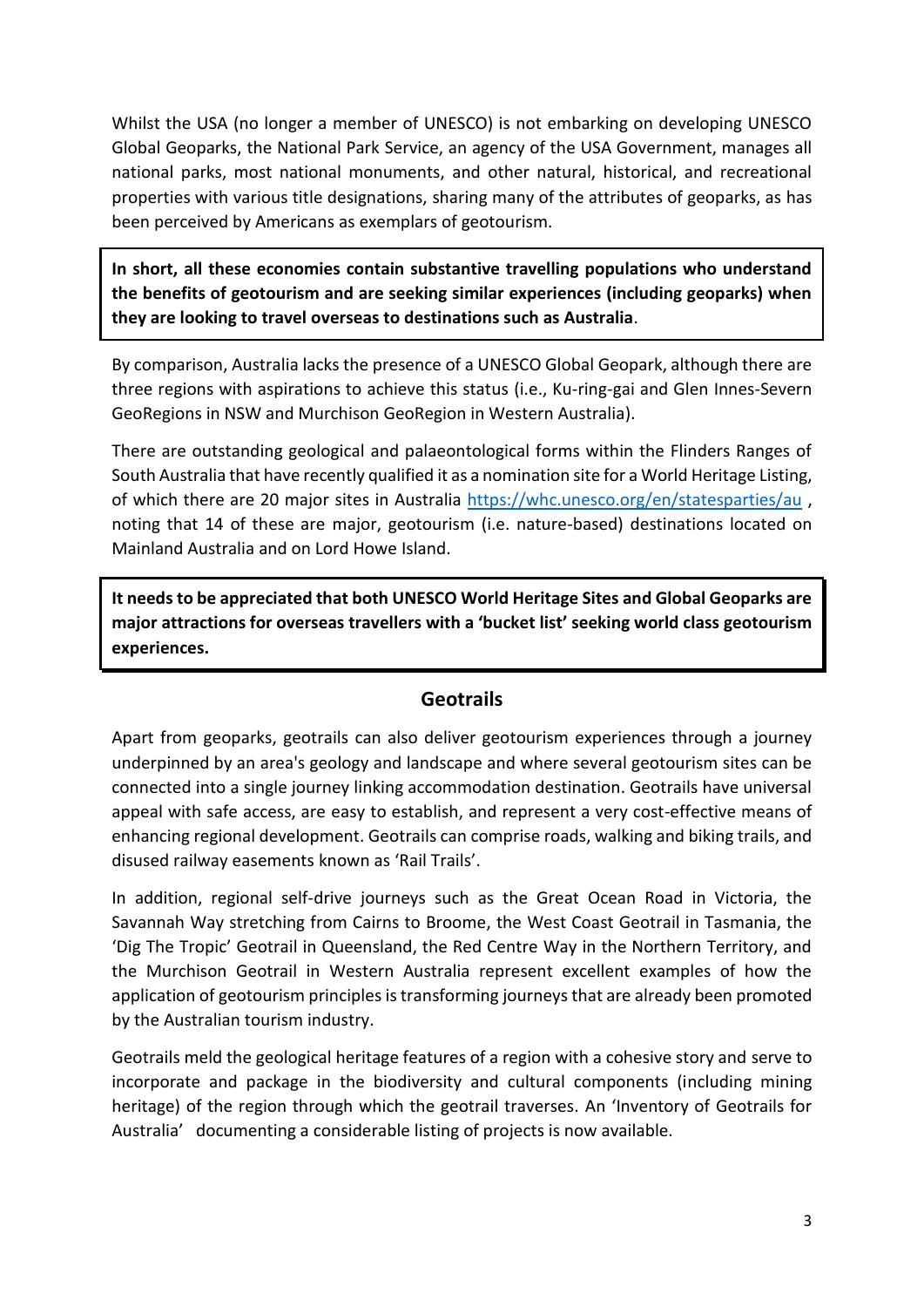According to the 2017 report **'Unlocking Our Great Outdoors' of the Tourism and Transport**  Forum (TTF) <https://bit.ly/2WgeNLb>, international visitors to Australia are increasingly engaging in nature-based tourism. In 2016, it was reported that 5.2 million international visitors, or over two-thirds of all the international visitors to Australia, engaged in some form of nature-based tourism. In addition, nature-based tourism attracted 20.1 million domestic overnight visitors in 2016 and 23.6 million domestic day trip visitors. After recording flat growth between 2005 and 2011, nature-based tourist numbers have accelerated in more recent years. This has occurred for all three main categories of tourists – international, overnight domestic and day trippers. This TTF report also highlighted the potential of 16 identified major landscapes developed by Tourism Australia and Parks Australia as the Australia's National Landscapes program (i.e., Australian Alps (New South Wales/Victoria), Australia's Green Cauldron (New South Wales/SE Queensland border region), Great Barrier Reef and Wet Tropics area (Queensland), Australia's Red Centre and Australia's Timeless North (Northern Territory), Australia's Coastal Wilderness (New South Wales/Victoria), the Flinders Ranges and Kangaroo Island (South Australia), the Great Ocean Road (Victoria), the Greater Blue Mountains and Sydney Harbour (New South Wales), the Kimberley, Ningaloo-Shark Bay and Great South West Edge (Western Australia), and Tasmania's Island Heritage.

Many of these landscapes and other regions offer the opportunity for younger FITs (predominantly 'digital natives') eager to combine a geotourism experience obtained through adventurous self-drive tours by accessing newly developed geotrails as envisaged in the National Geotourism Strategy.

### **The National Geotourism Strategy**

Launched by the Australian Geoscience Council in April 2021, the National Geotourism Strategy (NGS)<https://www.agc.org.au/geoscience-in-australia/geotourism/>with its seven key strategic goals has been developed to support the orderly development of major geotourism projects and activities in line with overseas trends and domestic regional development imperatives.

The pursuit of geotourism through the NGS offers the potential for new industries and employment opportunities through the development of major projects within Australia.

It is recognised that this objective can be achieved if the NGS is structured to deliver and interpret for the traveller or visitor, quality natural heritage content, highlighting geology and landscape.

**Goal 5 of the NGS seeks to develop geotourism in mining communities with potential geoheritage and cultural heritage sites.**

This goal focuses on geotourism opportunities in regional areas which occur outside parks and reserves, but which may contain interesting features and narratives including geological, biological, and cultural elements. It unites through collaboration representatives from mining groups, Indigenous heritage, and tourism groups, to explore new geotourism opportunities.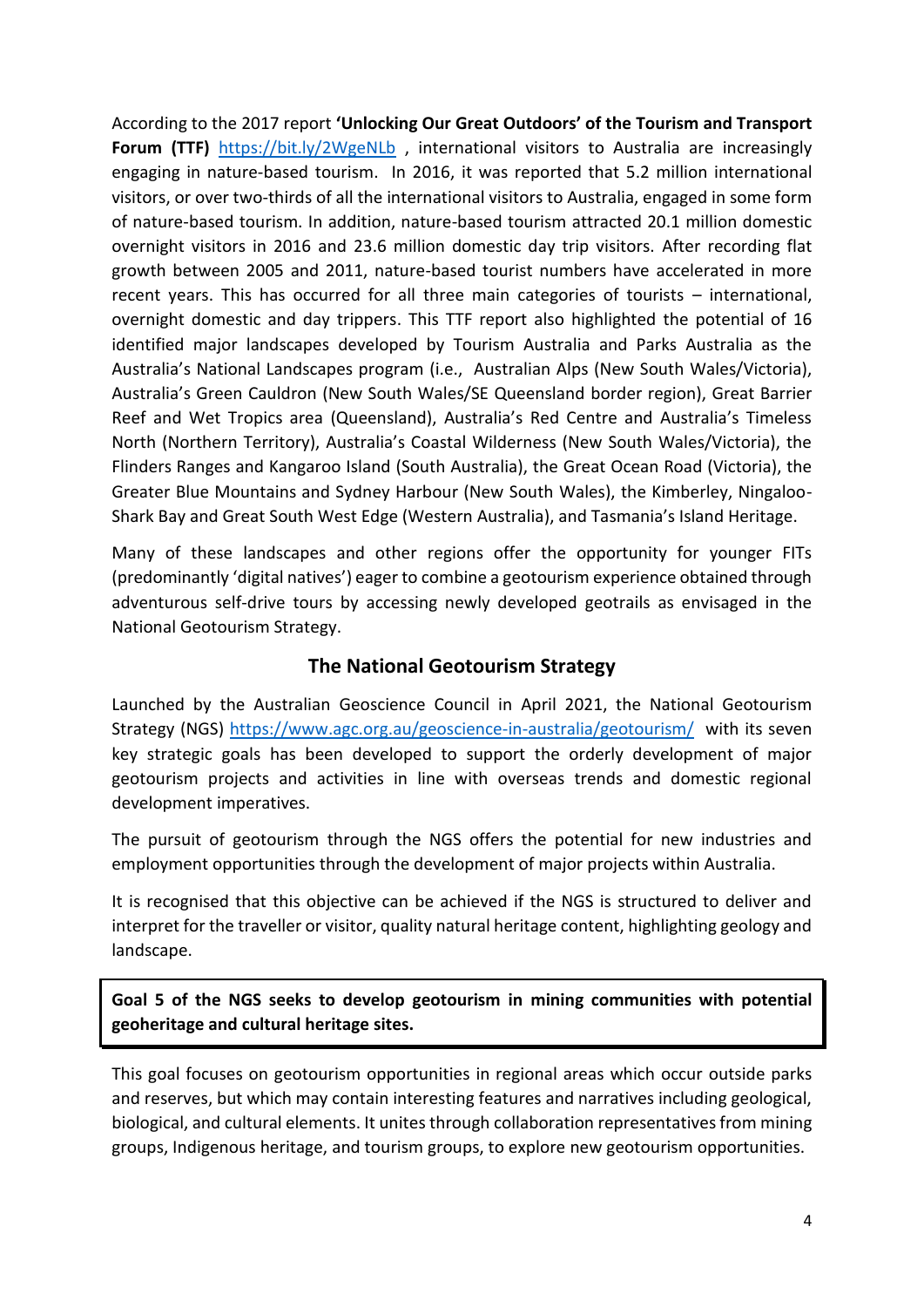This goal recognises that there are a range of landscapes in Australia that contain either Indigenous and/or European settlement value, which do not fit into more 'traditional' narratives of geotourism in unmodified or protected areas. Mining landscapes, both past and present, possess important educational values and offer interesting aesthetics and experiences that could be of considerable interest to tourists, given the richness and extent of Australia's mining heritage.

Geotourism opportunities could also arise from the consequences of mine closure, much of which is currently oriented to environmental remediation. There is scope to include the preservation of mining heritage in situ with the geotourism or geoheritage potential being accepted as the rationale for conserving these assets as important cultural heritage assets for new geotourism product development.

Indigenous cultural elements and landscapes cut across widely accepted, post-settlement landforms and landmarks, and have values specific to various groups and individuals. Therefore, there is potential to incorporate and/or communicate (with permission or via collaboration) creation stories and narratives of landscapes and features through geotourism. In this context, there is an opportunity to see a greater emphasis put on the connection across geotourism, geoheritage and the cultural heritage of Aboriginal and Torres Strait Islander peoples and the potential for future collaborations.

In this context, Goal 5 seeks to embed the Indigenous experience into the overall visitor economy, thus improving business capability and awareness.

**A geotourism approach enables the development and highlighting of Australia's Indigenous cultural heritage, not separate to, but fully integrated into products featuring natural heritage elements.**